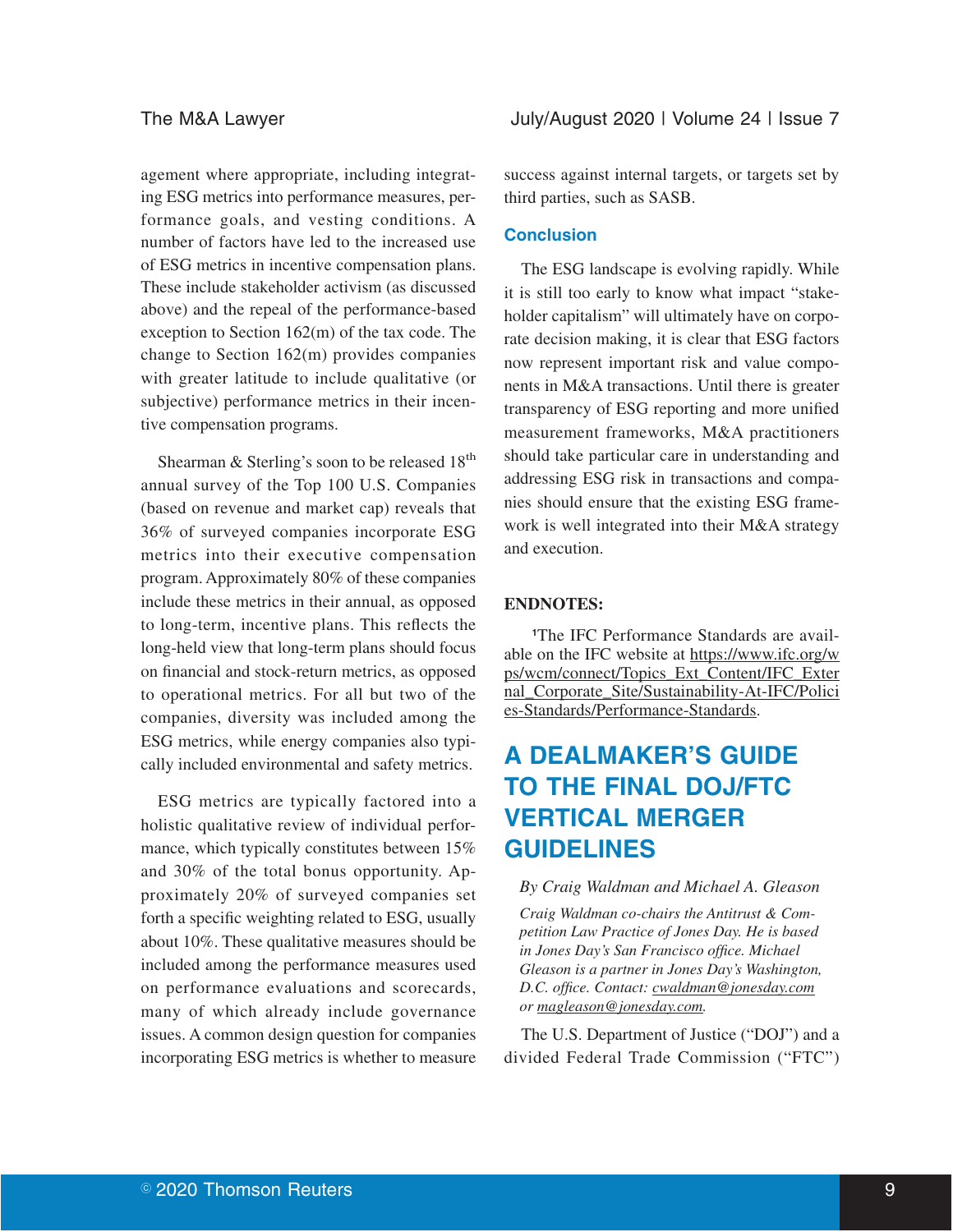released the final version of their Vertical Merger Guidelines in late June, the first revision in more than 35 years. The Guidelines outline the type of competitive harm that can result from vertical transactions and describe how the agencies will evaluate them. For the most part, and consistent with our experience, the final Guidelines reflect how the agencies analyze the relatively small number of transactions that raise vertical antitrust issues. Among other things, the Guidelines acknowledge that "vertical mergers often benefit consumers" but caution that such transactions "are not invariably innocuous." Nonetheless, their release and the inclusion of concepts discussed below contribute to the recent agency focus on vertical merger enforcement.

## **What Are the Guidelines and Do They Matter?**

The Guidelines outline the principal economic and legal analysis that the DOJ and FTC apply to their review of certain "non-horizontal" M&A transactions. The U.S. antitrust agencies first issued merger guidelines in 1968 related to their review of transactions involving competitors (the "Horizontal Merger Guidelines"). The Horizontal Merger Guidelines, updated several times since, have long served as a guidepost not only for the antitrust agencies, but also for courts, private practitioners, and business to evaluate and analyze the risk of anticompetitive harm following the combination of competing businesses. The DOJ last released merger guidelines for nonhorizontal transactions in 1984 and thus they have long needed a refresh, a fact that agency leadership has acknowledged.**<sup>1</sup>**

Although vertical mergers comprised about 5% of agency merger enforcement over the last 25 years,**<sup>2</sup>** they have received increased attention

in recent years. In 2017, the DOJ unsuccessfully attempted to block AT&T's acquisition of Time Warner, Inc., and senior DOJ and FTC officials have identified vertical mergers as an enforcement priority. For example, in a September 2019 speech, FTC Chairman Joseph Simons cautioned that "anticompetitive vertical mergers are not unicorns, and there should not be a presumption that all vertical mergers are benign."**<sup>3</sup>** Chairman Simons further cautioned that anticompetitive vertical mergers "may not arise every day" but "are common enough that we need to pay careful attention to look for and challenge them."

The Guidelines—despite being just that, guidelines and not definitive legal boundaries—matter because they reflect *current* agency practice. As such, and despite the fact that they will never answer every question, they should serve as a much-improved roadmap for practitioners and companies to understand which non-horizontal transactions are likely to cause antitrust risk.

## **What Types of Transactions Do the Guidelines Cover?**

The main focus of the Guidelines is "vertical" mergers. Vertical mergers combine two or more companies operating at different levels of the *same* supply chain. A classic supply chain includes an input (or raw materials) supplier, manufacturer, distributor, and retailer. A vertical merger would involve, for example, a manufacturer of Bluetooth chips that merges with a manufacturer of wireless headphones. The stage of the supply chain closer to the ultimate consumer is "downstream" while the stage furthest from the consumer is "upstream." In the preceding example, the Bluetooth chip manufacturer is upstream while the headphone manufacturer is downstream.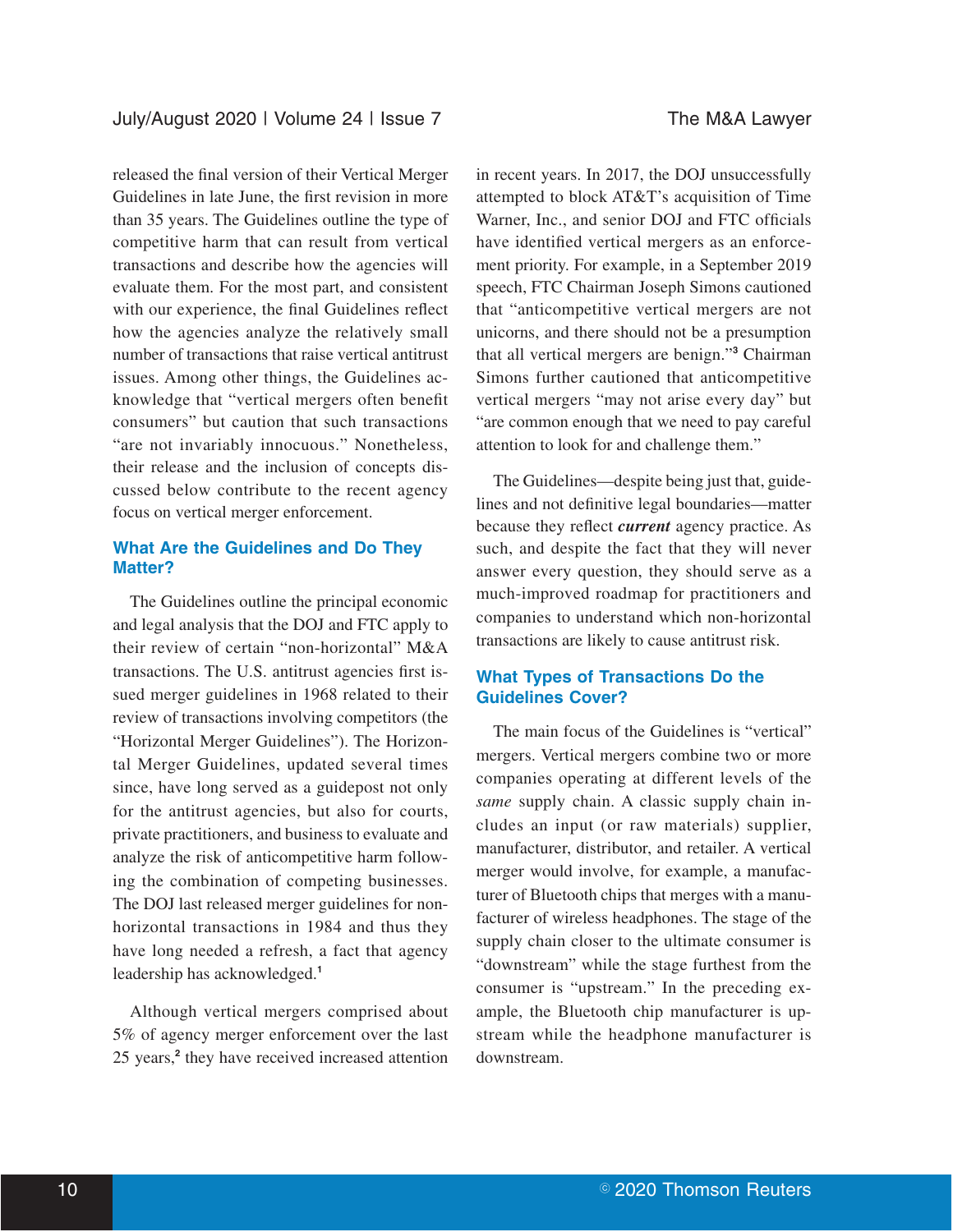While the draft Guidelines released for public comment in January covered only vertical mergers,**<sup>4</sup>** the final Guidelines also include complementary and diagonal transactions. Products are *complements* if they are not inputs to each other, their demand rises and falls together, and a price increase of one product decreases the demand for the other product. For example, if the price of electric-car batteries increases, car manufacturers might purchase fewer electric motors too. *Diagonal* mergers combine an input supplier and a downstream rival of the input supplier that does not use the input; for example, a manufacturer of gasoline-powered cars acquires a manufacturer of electric-car batteries. The inclusion of complement and diagonal theories could have wide ranging consequences, but the impact depends on the willingness of the agencies to depart from their historical enforcement restraint in these areas.

## **Which Vertical Mergers Are Likely to Be Found Anticompetitive?**

Although the Guidelines do not offer brightline rules to distinguish anticompetitive and procompetitive (or at least competitively benign) vertical mergers, they summarize the types of harm that the agencies consider when making enforcement decisions: foreclosure, raising rivals' costs, access to competitively sensitive information, and increased risk of marketplace coordination.

• *Foreclosure* occurs if a vertically-merged company refuses to supply an input to competitors in a downstream market, those competitors cannot find alternative suppliers, and, as a result, there is less downstream competition. For example, a manufacturer of wireless headphones that acquires the only manufacturer of Bluetooth

### The M&A Lawyer **The M&A Lawyer** July/August 2020 | Volume 24 | Issue 7

chips might have the incentive and ability to stop supplying Bluetooth chips to competing headphone manufacturers. Competitors of the headphone division may struggle to compete without Bluetooth chips.

- Even if the merged Bluetooth/headphone company continues to sell Bluetooth chips, it may have the incentive to *raise rivals' costs* by selling chips at a higher price or decreasing the quality of products or services sold to headphone competitors.
- Without proper controls in place, the merged Bluetooth/headphone company might use *competitively-sensitive information* received from Bluetooth sales to headphone competitors to advantage its headphone division.
- E A vertical merger might increase the likelihood of industry *coordination* because a vertically-merged company has information about its rivals' products and sales or because it eliminates or reduces competition from a maverick company that benefits consumers.

## **Do the Guidelines Identify Any Other Ways that a Vertical Merger Can Harm Competition?**

Yes. While we described the main theories of harm above, the Guidelines include a number of other hypotheticals that are "flavors" of those theories.**<sup>5</sup>**

• Two-Level Entry. According to the Guidelines, a vertical merger could harm competition if it makes entry less likely by forcing potential entrants to enter both upstream and downstream markets to succeed. The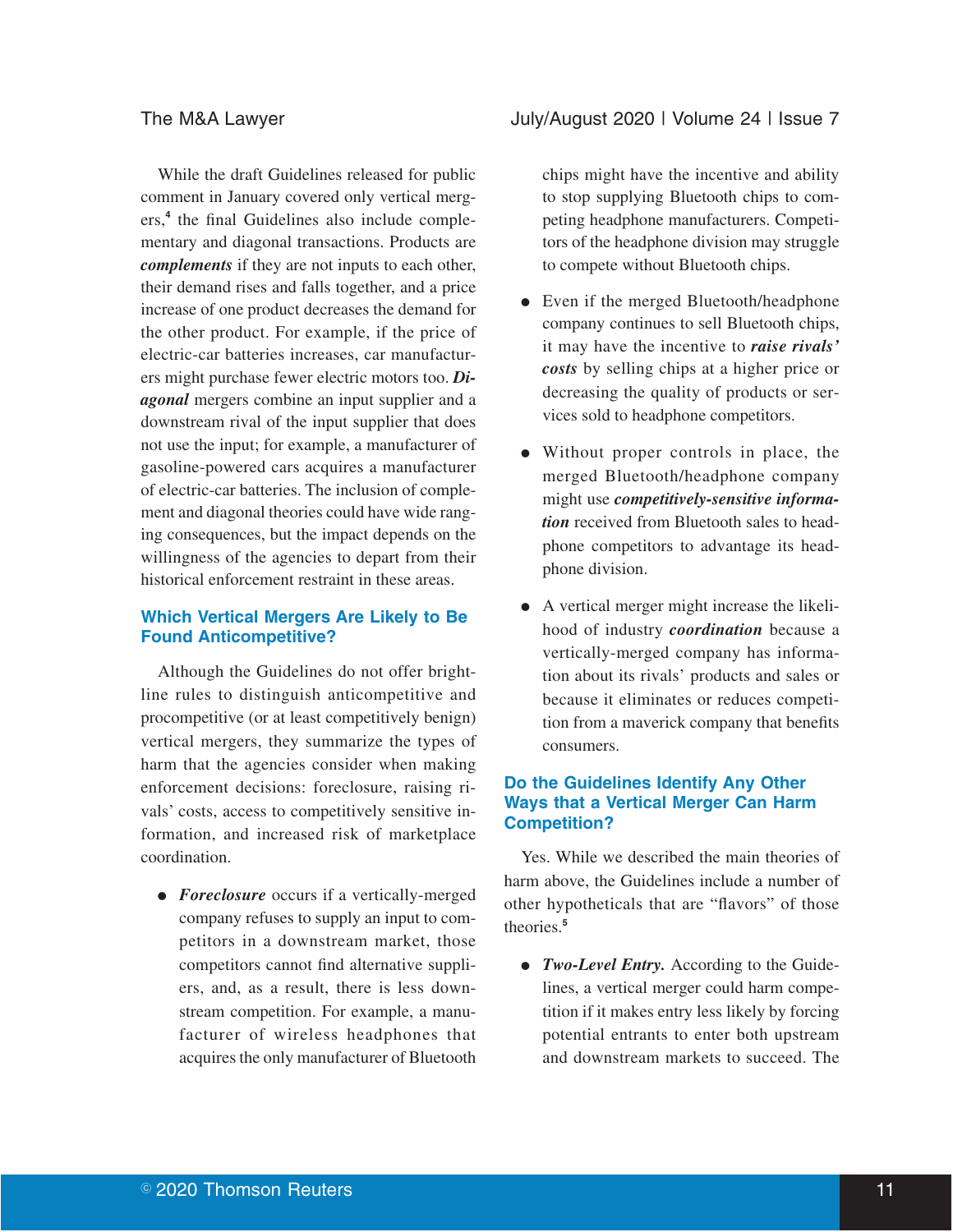Guidelines describe the example of a sole supplier ("A") of an off-patent pharmaceutical ingredient that merges with the sole downstream manufacturer ("B"). In the example, a new downstream manufacturer ("C") was poised to enter, supplied by A. The Guidelines state that the merger could make C's entry more costly and riskier if it also has to enter the upstream business because the merged company no longer has an incentive to sponsor C's entry.

- *Customer Foreclosure*. The merged company may have the incentive and ability to cut off access to the downstream market such that competitors of the merged company's upstream division would no longer find it profitable to continue to supply an input. There are, however, very few examples of agency enforcement actions that allege a customer foreclosure theory of harm. Using the example of the Bluetooth chip/headphone merger above, if the merged company self-supplies 100% of its Bluetooth chip requirements, Bluetooth rivals might exit the market if there are few other outlets for their products. In turn, if Bluetooth rivals exit, the upstream division could increase the price of chips sold to rival headphone manufacturers, and ultimately consumers.
- **Raising Rivals' Costs of Distribution.** The Guidelines state that a merger between a manufacturer and distributor could harm competition if the merged company has the incentive and ability to raise resale prices for rival brands even though the competing manufacturers may respond to the merged company's incentives by setting lower, not

higher, wholesale prices. In the Guidelines' example, the distributor has a "strong position" in a region based on "superior support and developing close customer relationships," and customers consider other distributors to be "inadequate substitutes for the merged firm's distribution."

- *Complements*. As noted above, products are complements if they are not inputs to each other, their demand rises and falls together, and a price increase of one product decreases the demand for the other product. The agencies may investigate whether a merged company can disadvantage rivals by increasing the price or decreasing the quality of a complementary product to customers that do not buy both.
- *Diagonal Mergers.* Also as described above, diagonal mergers combine an input supplier and a downstream rival of the input supplier that does not use the input; for example, a manufacturer of gasolinepowered cars acquires a manufacturer of electric-car batteries. The agencies may investigate whether the transaction reduces competition if the acquired technology (batteries) is incompatible with the buyer's products (cars), and redesigning the buyer's products to incorporate the technology would neither lower costs nor improve quality.

## **So Bottom Line: Which Market Factors Should I Be On the Lookout For?**

Picking up on our hypothetical merger of Bluetooth chip and wireless headphone manufacturers, the following are important although none is dispositive:**<sup>6</sup>**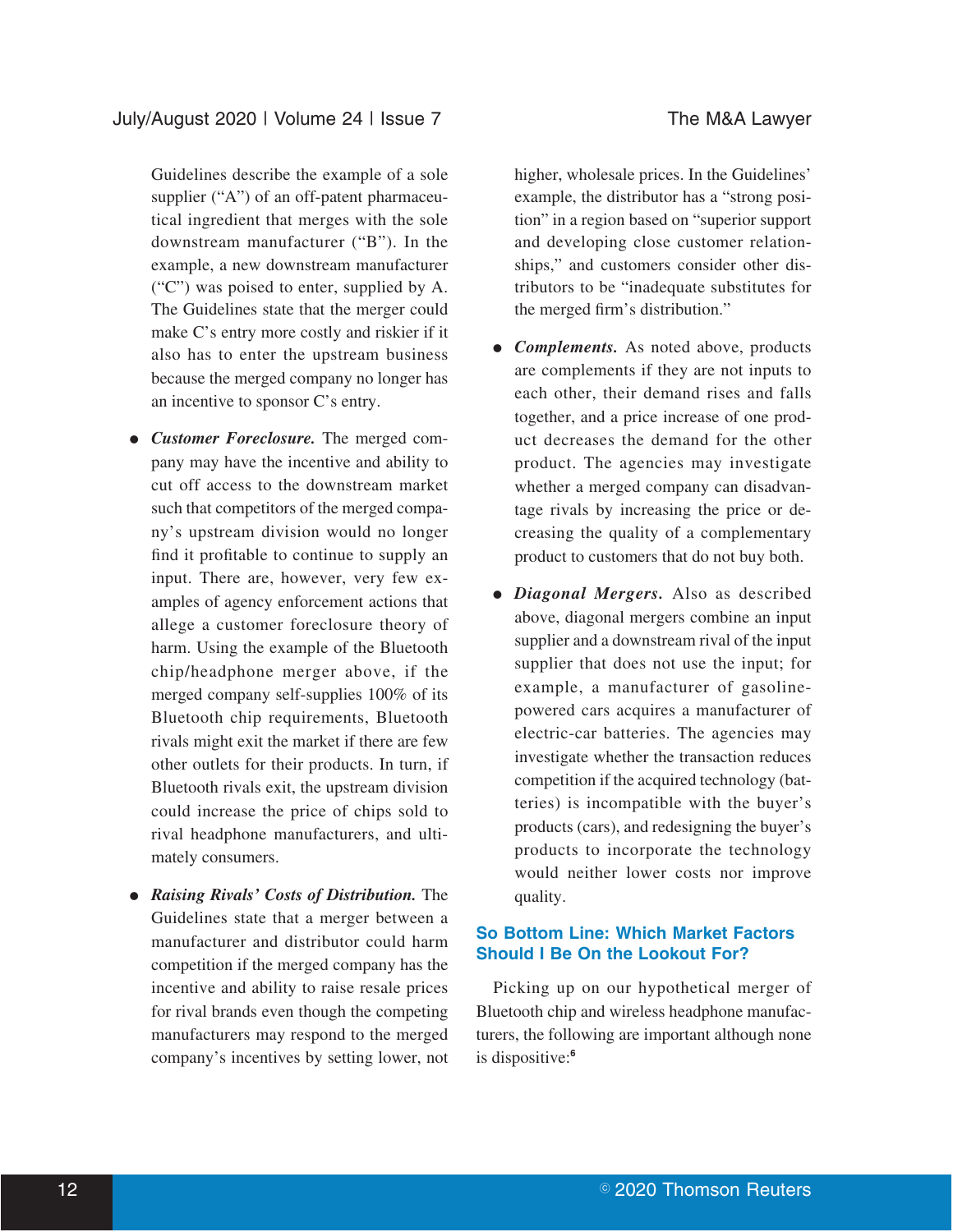- The downstream market for wireless headphone manufacturing, the upstream market for Bluetooth chip manufacturing, or both have very few credible competitors.
- The merged Bluetooth/headphone manufacturer will have a high share in the upstream Bluetooth market, the downstream headphone market, or both. High share typically means more than 50%.**<sup>7</sup>**
- The benefits from foreclosure (and gained) sales in headphones) outweigh lost sales in another product (Bluetooth chips), which will naturally depend on product margins, among other facts.
- The merging Bluetooth chip manufacturer is a critical supplier to the headphone manufacturer's competitors, or the merging headphone manufacturer is a critical buyer of Bluetooth chips from its upstream division's competitors, either of whom are likely to complain to the agency.
- It would be costly or time consuming for competing headphone manufacturers to substitute away from the merged company's Bluetooth chips, or for competing Bluetooth chip manufacturers to find alternative outlets for their products.
- There are few competing headphone manufacturers and after the merger, the merged company is not likely to sell Bluetooth chips to a new entrant.
- Bluetooth chips and headphones are homogenous products for which there are few competitors, prices and output are transparent, and/or the upstream Bluetooth division supplies competing headphone manufactur-

The M&A Lawyer **The M&A Lawyer** July/August 2020 | Volume 24 | Issue 7

ers, and/or the downstream headphone division buys from competing Bluetooth suppliers.

- The company has foreclosed competition or raised its rivals' costs after past vertical mergers in similar markets.
- The premium wireless headphone company acquires the Bluetooth chip manufacturer, whose products are used only in low-end wireless headphones. Incorporation of the Bluetooth chips into low-end headphones has intensified competition with premium headphones, and the acquisition would neither expand nor improve the functionality of the acquiring company's headphones.
- The Bluetooth chip manufacturer has high share, acquires a company that sells complementary software for optimizing headphone connectivity and audio, and has the incentive and ability to raise the price of the software to headphone manufacturers that do not buy both products.

#### **How Do You Defend a Vertical Merger?**

As we noted at the outset, most vertical mergers are procompetitive, and as you would therefore expect, they make up a small proportion of DOJ and FTC enforcement actions. And even the agency guidelines acknowledge that "vertical mergers often benefit consumers." However, when the DOJ or FTC do investigate your deal, demonstrating that the merged company will have neither the ability nor the incentive to foreclose rivals or raise their costs will continue to be key to a successful defense. Evaluating the net effect of potential harms and benefits can involve a deep dive into company documents and data and economic modeling.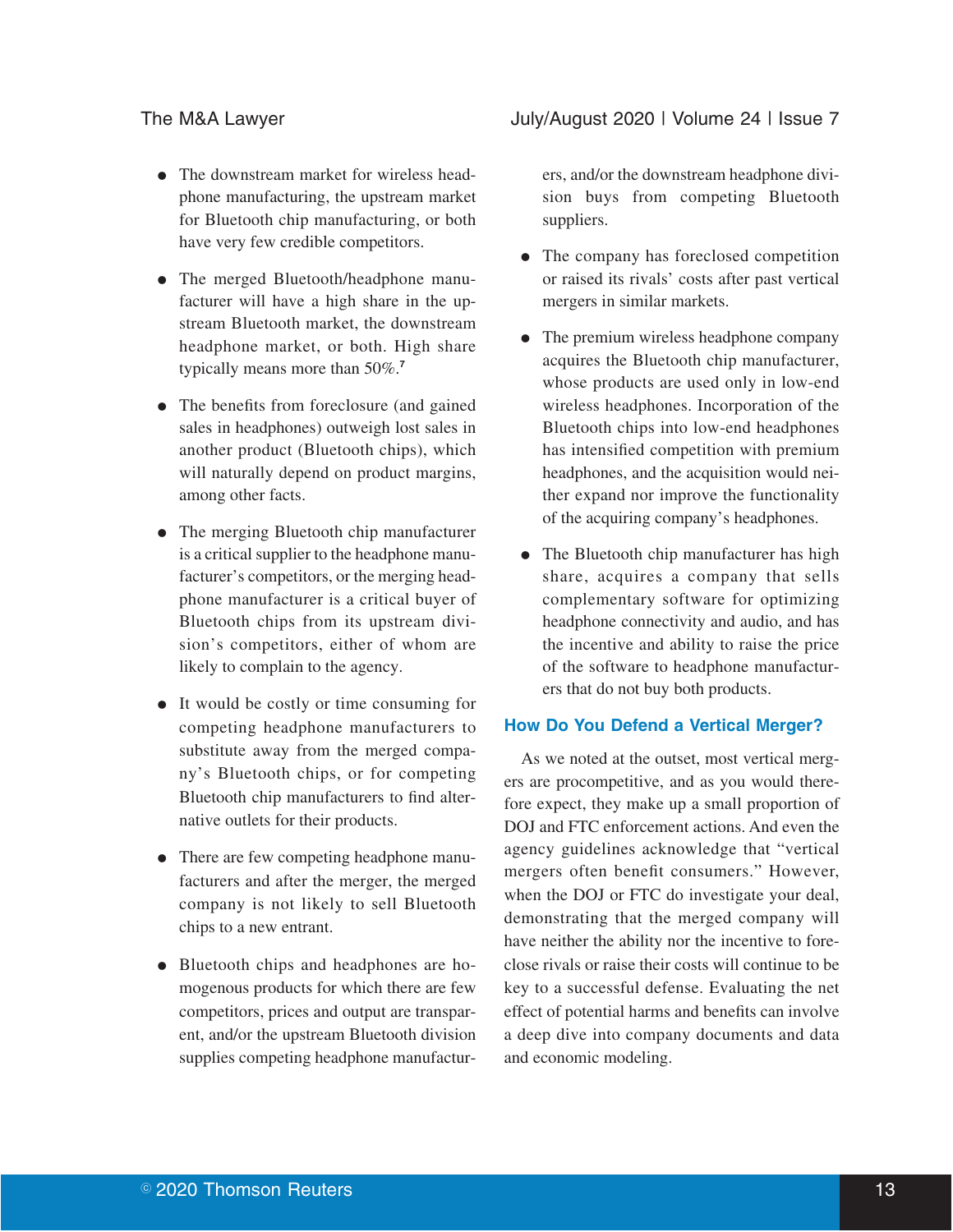Competitive markets for the upstream product can mean that rivals will be able to step in and take customers if the merged company chooses to cut off its competitors. If the merged company's own demand for the input represents a small portion of that company's sales of the input, then the merged company will lack incentives to foreclose because it will stand to lose more revenue by cutting back supply than it could hope to make up through increased sales of the downstream product. Demonstrating that the merged company's economic incentives will be to continue to sell products to its competitors, and that it stands to lose by cutting off rivals or increasing prices, also might be key to a successful defense.

The Guidelines also outline how vertical mergers can be procompetitive, for example by: streamlining production, inventory management, and distribution; facilitating creation of new products; and resulting in cost savings. In addition, there is much economic literature recognizing that vertical mergers can lead to procompetitive benefits in the form of greater efficiency and cost savings to the merged companies that can benefit consumers, a fact the DOJ acknowledged in its challenge to the AT&T/Time Warner combination. Parties to a deal where an investigation is likely should study and document these benefits in their strategic plans.

Elimination of "double marginalization" ("EDM") plays a prominent role in the Guidelines and should be a central part of most vertical merger defense strategies. Double marginalization refers to the margins that each company in a supply chain earns when making a sale. A vertical merger can lower the merged company's costs if it self-supplies the input, eliminating the margin that the formerly independent supplier charged before the deal. It is important to remember that both DOJ and FTC have staff economists that make recommendations to agency leaders, independent of the legal staff recommendation, about whether to recommend a challenge to a merger. In vertical mergers, the economic analysis, and in particular the EDM analysis, plays an outsized role in the agencies' final challenge decision.

If your deal has multiple global antitrust filings, it is also important to develop a comprehensive strategy to ensure that you are not making inconsistent arguments to the various antitrust agencies. Each agency will conduct its own investigation, but they coordinate on evidence, arguments, and remedies. Antitrust authorities outside the U.S., including in Europe and China, have been more likely to investigate and seek a remedy in vertical mergers compared to their U.S. counterparts.**<sup>8</sup>**

## **Do the Guidelines Address Remedies in Vertical Mergers?**

No.**<sup>9</sup>** Remedies in non-horizontal transactions can either be "structural," typically meaning a divestiture of some kind, or "behavioral," meaning requiring the merged company to take certain actions or refrain from conduct.**<sup>10</sup>** Both the DOJ and FTC have a "strong preference" for structural divestitures to cure anticompetitive harm in mergers.**<sup>11</sup>** Absent unique circumstances, neither the DOJ nor FTC in the current administration are likely to consider seriously a standalone behavioral remedy.**<sup>12</sup>** On average, about 85% of all FTC settlements involve structural relief, but just 4% of FTC settlements involved vertical mergers.**<sup>13</sup>** The FTC's 2017 remedy study reported that all four of its vertical merger settle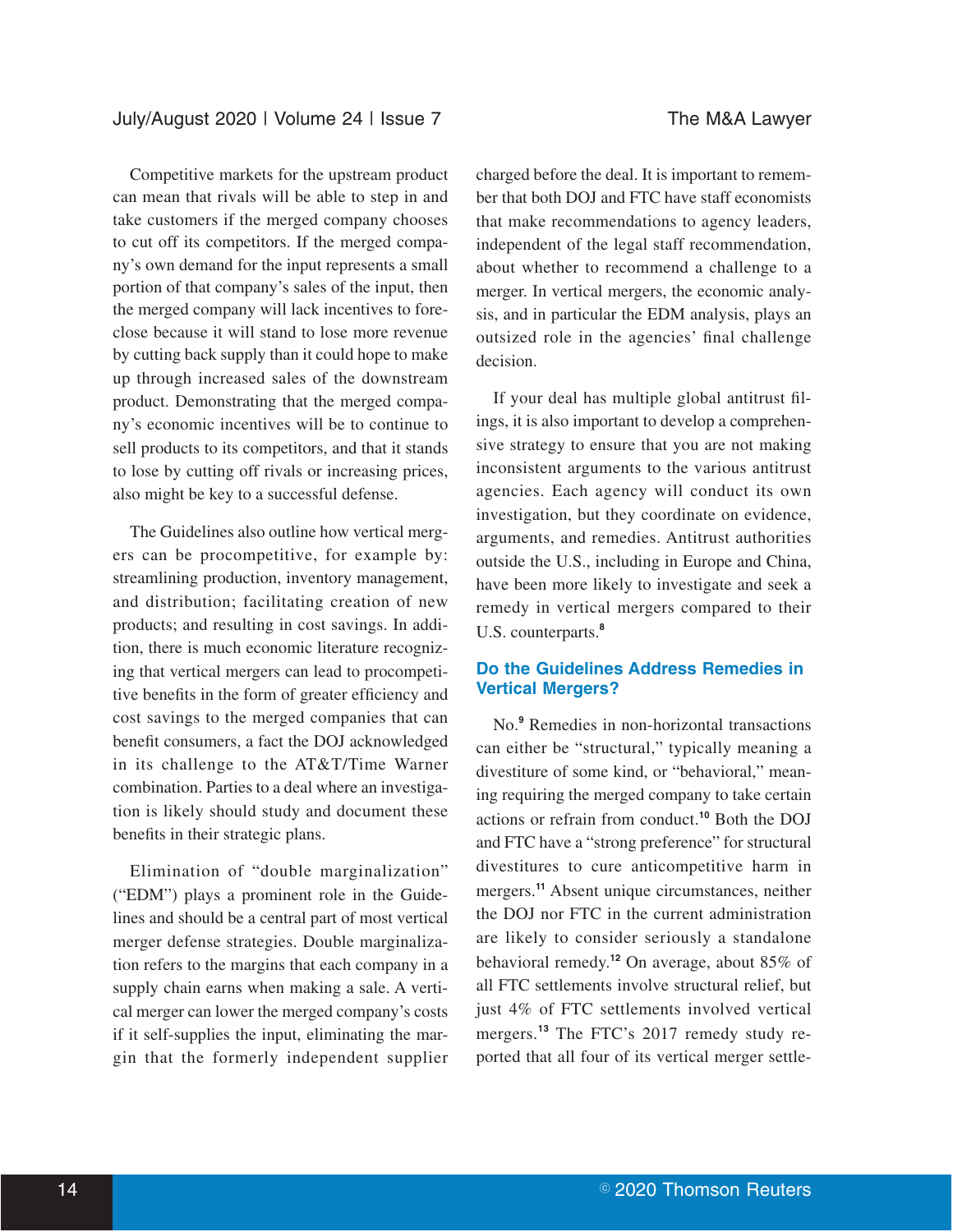ments in the study period (2006-2012) involved behavioral rather than structural relief.

Although both DOJ and FTC say they strongly prefer structural remedies—even in vertical cases—both agencies have said they will consider tailored behavioral remedies to cure vertical mergers in very limited cases.**<sup>14</sup>** For example, DOJ will consider a behavioral settlement when a vertical transaction generates substantial efficiencies that cannot be achieved without the merger (or through divestiture), and if the remedy will "completely cure" the anticompetitive harm.<sup>15</sup> For example, a firewall between a vertically-merged company and the information its upstream or downstream division receives from rivals that are customers or suppliers should, in many cases, cure the risk of improper information sharing and/or coordinated effects.

#### **Practical Dealmaking Suggestions**

### Risk Allocation: Leave Adequate Time in the Transaction Agreement

Few vertical mergers merit long antitrust reviews. Although averages suggest that vertical merger reviews last longer than horizontal merger reviews, there is probably not enough data to conclude that is really the case. Factors that contribute to the length of vertical merger reviews include the complexity of the economic data and analysis, the fact that vertical mergers necessarily involve at least two markets, and, in global deals, parallel reviews by foreign antitrust agencies.

Moreover, in vertical mergers that necessitate a settlement, you can expect the DOJ or FTC to spend more time vetting any remedy if it is not a structural divestiture.**<sup>16</sup>** The agencies will take extra time to craft settlement language and vet

the remedy with potentially aggrieved customers, competitors, or suppliers, to ensure that the remedy cures the harm and does not include any loopholes.

## Risk Allocation: Efforts to Complete the **Deal**

The fact is that the agencies investigate and challenge very few vertical deals. The Guidelines do not materially alter the risk analysis for most deals. Those that are challenged tend to involve shares that exceed 50% or obvious information sharing risk. And while the agencies have become more stingy with behavioral remedies, they remain a viable alternative to solving limited competition concerns in certain vertical deals.

Sellers want deal certainty and therefore want the buyer to commit to any and all structural or behavioral remedies necessary to obtain agency clearances. While a buyer might be willing to commit to certain remedies, it will not want to agree to any remedy that materially impacts the strategic or financial value of the deal. For example, there may not be a viable structural remedy if the target sells just a single product, multiple products are produced in a single facility via a single business unit, or if distinct products are difficult, if not impossible, to disentangle in a reasonable time period (*e.g.*, some software). Perhaps more important, a structural divestiture is likely to eliminate the very benefits of vertical integration—*e.g.*, streamlined production, improved distribution, network optimization, product integration—that motivated the deal in the first instance.

To protect the value of the deal, buyers sometimes agree to prescribed or capped remedies, for example, limited to or excluding certain assets or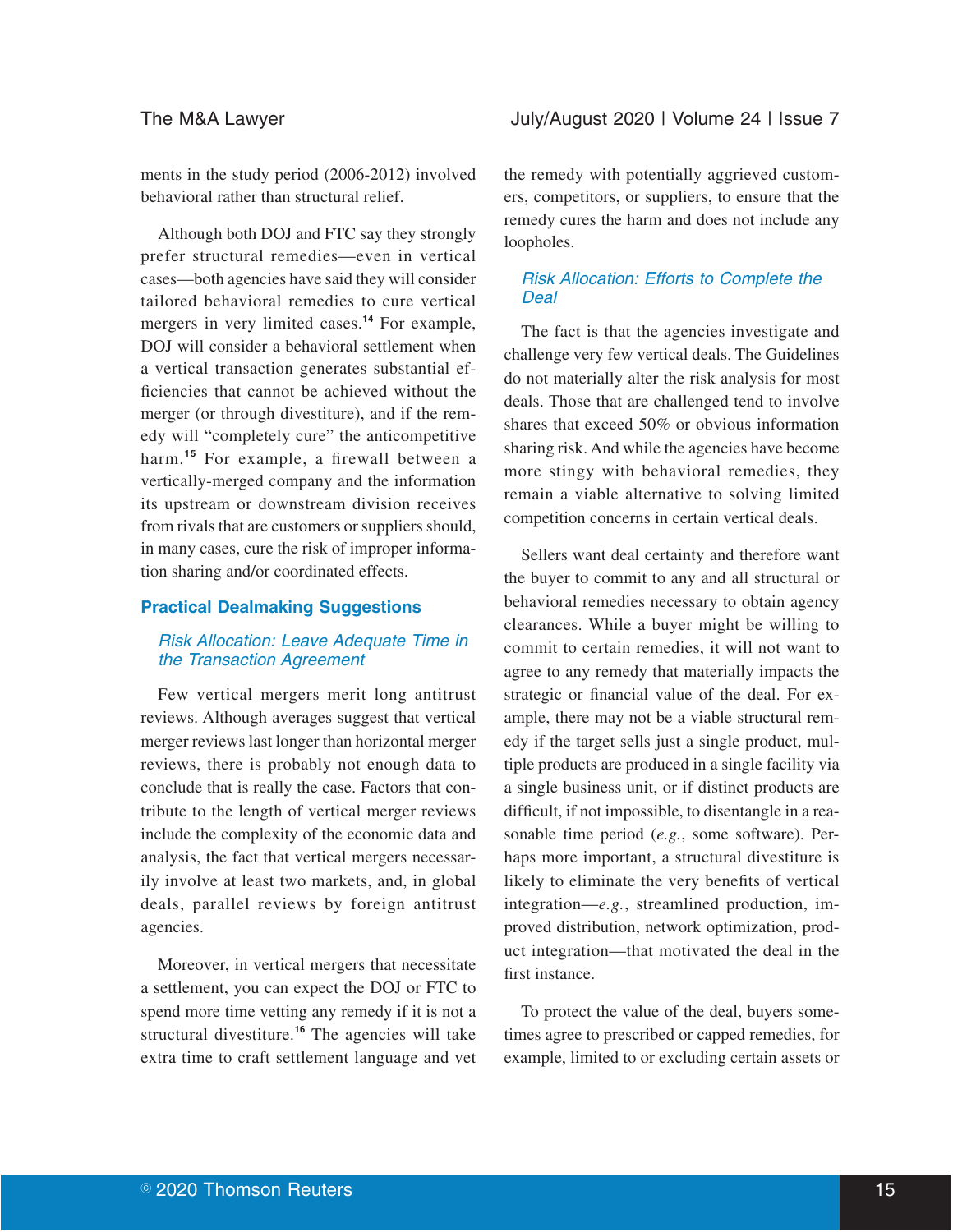products, or capped by revenue, EBITDA, profits, synergy value, or a less precise measure such as a material adverse effect or a burdensome condition. When the buyer and seller cannot reach agreement on the remedy obligation, they sometimes resolve the issue through a reverse termination fee in which the buyer pays the seller a fee if the deal does not close for antitrust (or sometimes other) reasons.

## Spend Time Carefully Thinking Through Remedies for the Transaction Agreement

In the event your vertical deal meets the "high standard" for a behavioral remedy,**<sup>17</sup>** it is worth thinking through what behavioral commitments, if any, the company might be willing to make to resolve an investigation. Some behavioral remedies such as firewalls may be low burden and unlikely to affect the company's bottom line or deal economics. However, other remedies such as access requirements, cooperation obligations, forced arbitration, or long-term supply agreements may be less palatable from a business perspective.

## Consider Preempting Concerns

The easiest vertical issue for the agencies to spot and for the parties to cure is the risk of improper information flow. You should consider preemptive adoption of firewalls or other restrictions related to competitor information if the merged company's upstream or downstream division sells to or buys from competitors. You may be able to shorten or avoid all together a protracted investigation or remedy if you can show the company has seriously considered and implemented proper safeguards. Competing suppliers or customers that deal with the upstream or downstream division might demand it anyhow, and it may help you avert a complaint to the agency.

Merging parties also should consider how to resolve the concerns, if any, of complaining customers or competitors (in vertical deals, they might be one and the same) to avert an agency challenge. Depending on the complaint, examples include extending existing contracts or prices, agreeing to long-term supply, guaranteeing access to certain products or technology, or setting minimum quality standards, among other things. Although the agencies are skeptical of private agreements, they can be effective because the DOJ and the FTC rarely litigate a merger case without witnesses (usually customers or competitors) to testify about competitive harm that could occur in the marketplace.**<sup>18</sup>** Of course, the business will need to weigh the impact of a private agreement on the deal value, as well as the fact that it may unfairly advantage the competition.

#### **ENDNOTES:**

**<sup>1</sup>***See e.g.*, Concurring Statement of Christine S. Wilson, Publication of FTC-DOJ Draft Vertical Merger Guidelines for Public Comment, at 1 (Jan. 10, 2020), https://www.ftc.gov/system/file s/documents/public\_statements/1561709/p 810034wilsonvmgconcur.pdf.

**<sup>2</sup>**Comments of the American Bar Association Antitrust Law Section on the U.S. Antitrust Agencies' Draft Vertical Merger Guidelines, at 3 (Feb. 22, 2020), https://www.americanbar.org/co ntent/dam/aba/administrative/antitrust\_law/com ments/february-2020/comment-22420-ftc-doj. pdf.

**<sup>3</sup>**FTC Chairman Joseph Simons, Fordham Speech on Hearings Output (Sept. 13, 2019), https:// www.ftc.gov/system/files/documents/ public statements/1544082/simons - fordham speech\_on\_hearings\_output\_9-13-19.pdf.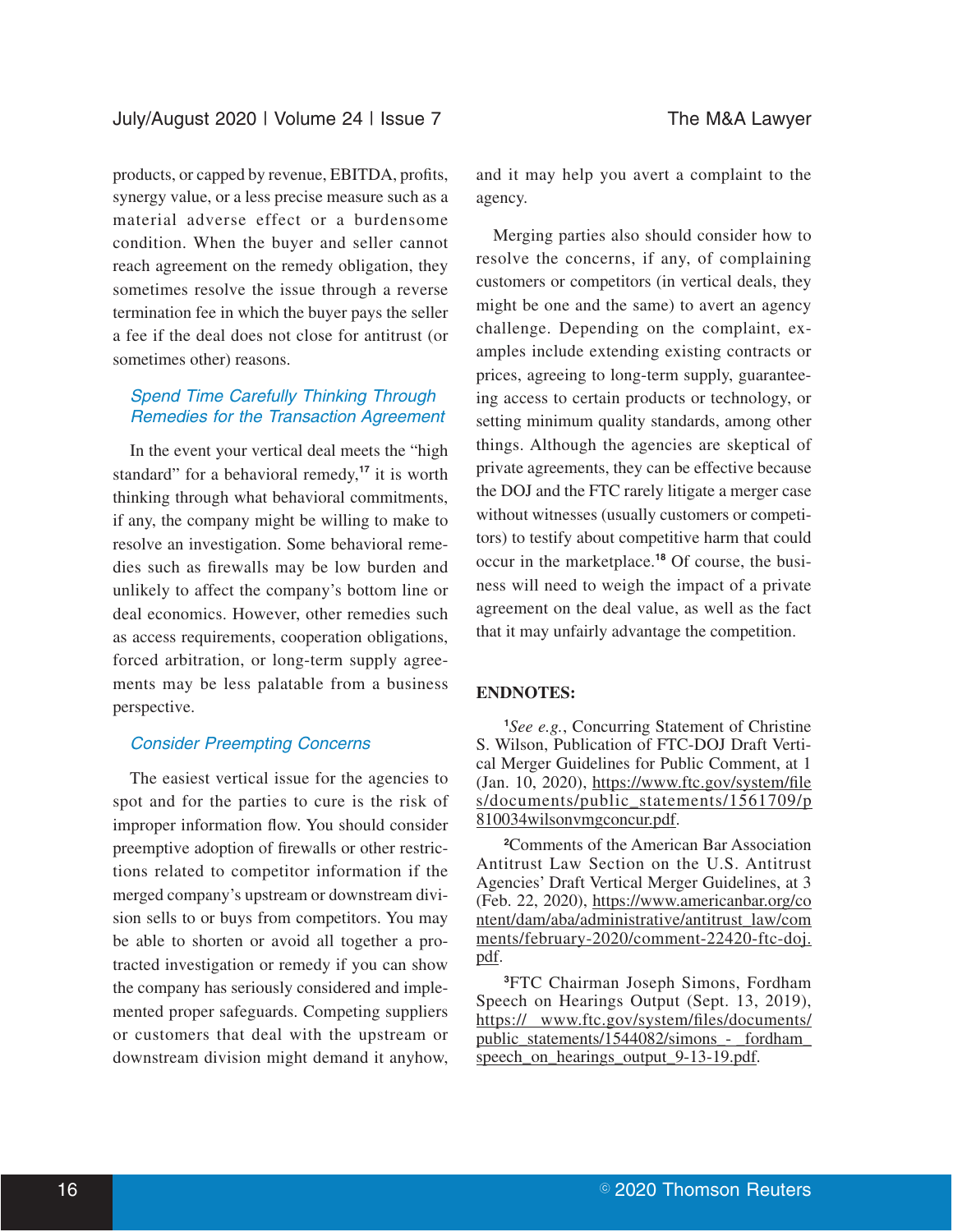**<sup>4</sup>***See* Craig Waldman, Pam Taylor, Michael Gleason, Jeremy Morrison, and Laura Malament, "What You Need To Know About the New FTC/ DOJ Vertical Merger Guidelines," *The M&A Lawyer*, February 2020, Vol. 24, Issue 2.

**<sup>5</sup>**The Guidelines incorporate by reference to the Horizontal Merger Guidelines the "potential competition" theory of harm. Under this theory, a merger could harm competition by eliminating a company that was poised to enter its business (or a nascent rival). Although the theory of harm applies to a loss of competition between competitors, the Guidelines state that the agencies will consider whether the upstream or downstream company could use its preexisting operations in the industry to facilitate its entry.

**<sup>6</sup>**Of course, even these examples might not suggest a merger is likely to face competitive concerns.

**<sup>7</sup>**Although there was a 20% market share screen in the draft, it was left out of the final version of the Guidelines. Few issues received as much attention as the proposed screen in public comments on the draft, but in practice, the agencies rarely have challenged vertical mergers unless the parties' upstream and downstream market shares were substantial, often more than 50%.

**<sup>8</sup>**A number of antitrust authorities outside the U.S. include market share screens in their vertical merger guidance. For example, the European Commission is "unlikely to find concern in nonhorizontal mergers" when post-merger market share is below 30% (and a measure of concentration is below a certain level). Japan has a 35% share threshold (and a concentration threshold). And, in China, vertical mergers qualify for expedited review and clearance if share is less than 25%.

**<sup>9</sup>**Nor do the Horizontal Guidelines for what it is worth.

**<sup>10</sup>**Examples include information firewalls, forced arbitration, compulsory licensing, access or fair dealing requirements, and supply agreements, among others.

**11**Makan Delrahim, Assistant Attorney General, U.S. Dep't of Justice, Antitrust Div., Remarks at the Federal Telecommunications Institute's Conference in Mexico City (Nov. 7, 2018), https://www.justice.gov/opa/speech/assistant-att orney-general-makan-delrahim-delivers-remark s-federal-institute ("The Division has a strong preference for structural remedies over behavioral ones.").

**<sup>12</sup>**Both agencies sometimes require temporary behavioral commitments to effectuate a structural divestiture, *e.g.*, a supply agreement, firewall, or license.

**<sup>13</sup>**FTC, The FTC's Merger Remedies 2006- 2012, at 7 (Jan. 2017), https://www.ftc.gov/syste m/files/documents/reports/ftcs-merger-remedies-2006-2012-report-bureaus-competition-economi  $cs/p143100$  ftc merger remedies  $2006-2012$ . pdf.

**14**Statement of Bureau of Competition Deputy Director Ian Conner on the Commission's Consent Order in the Acquisition of Orbital ATK, Inc. by Northrop Grumman Corp., File No. 181- 0005 (June 5, 2018), https://www.ftc.gov/syste m/files/documents/cases/1810005\_northrop\_bur eau\_statement\_6-5-18.pdf ("The Bureau of Competition typically disfavors behavioral remedies and will accept them only in rare cases based on special characteristics of an industry or particular transaction. This settlement does not depart from that policy."); *see infra* note 14.

**15**Makan Delrahim, Assistant Attorney General, U.S. Dep't of Justice, Antitrust Div., Keynote Address at American Bar Ass'n Antitrust Fall Forum (Nov. 16, 2017), https://www.justice. gov/opa/speech/assistant-attorney-general-maka n-delrahim-delivers-keynote-address-americanbar ("That is not to say we would never accept behavioral remedies. In certain instances where an unlawful vertical transaction generates significant efficiencies that cannot be achieved without the merger or through a structural remedy, then there's a place for considering a behavioral remedy if it will completely cure the anticompetitive harms. It's a high standard to meet.").

**<sup>16</sup>**FTC, A Guide For Respondents: What to Expect During the Divestiture Process, at 1 (June 2019), https://www.ftc.gov/system/files/attachm ents/merger-review/a\_guide\_for\_respondents.